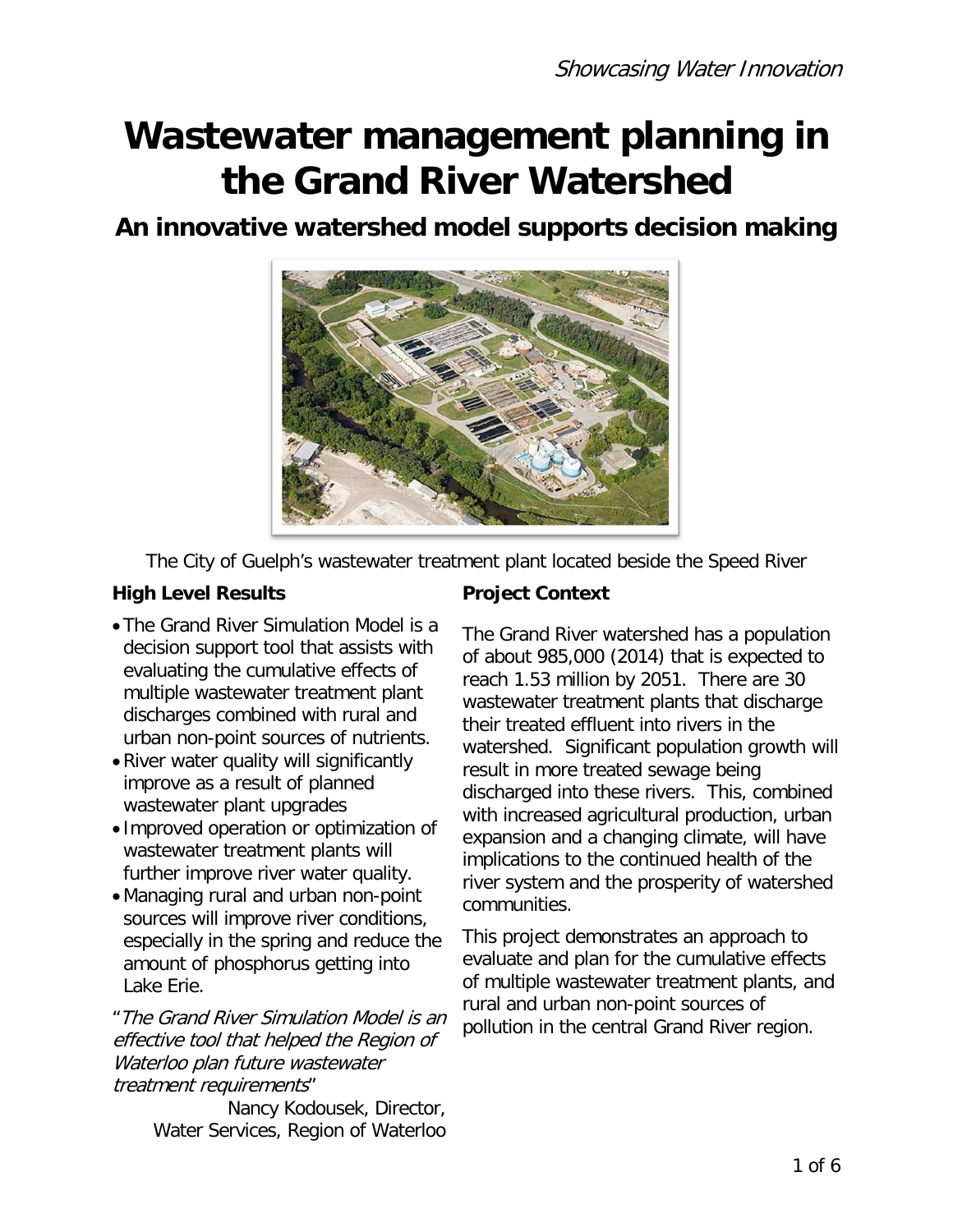#### **Challenge**

There are ten municipal wastewater treatment plants that discharge treated sewage effluent into the central Grand River and lower Speed River. The urban footprint of this region is significant and the cumulative inputs can cause water quality problems (Figure 1). In addition to receiving treated wastewater, the rivers in the central region also receive urban stormwater and nutrients from upstream rural runoff.



**Figure 1.** The Grand River watershed showing the extent of the Grand River Simulation Model on the Grand and Speed rivers. Wastewater treatment plants are also shown and their corresponding size (capacity).

The ten wastewater treatment plants service over 740,000 people, which represent about 75 per cent of the watershed's population. Over the next 25 years, the population in this region is expected to grow, placing more stress on these rivers to assimilate even more treated effluent and nutrients from rural and urban non-point sources.

A decision support tool – the Grand River Simulation Model – was used to evaluate the cumulative effects of various point and non-point source management scenarios for the central Grand River region. This approach helps to effectively plan for future population growth and identify best value solutions for improving future river water quality.

### **Project Goals**

The Ontario Ministry of the Environment and Climate Change's Showcasing Water Innovation Program provided an opportunity to demonstrate the Grand River Simulation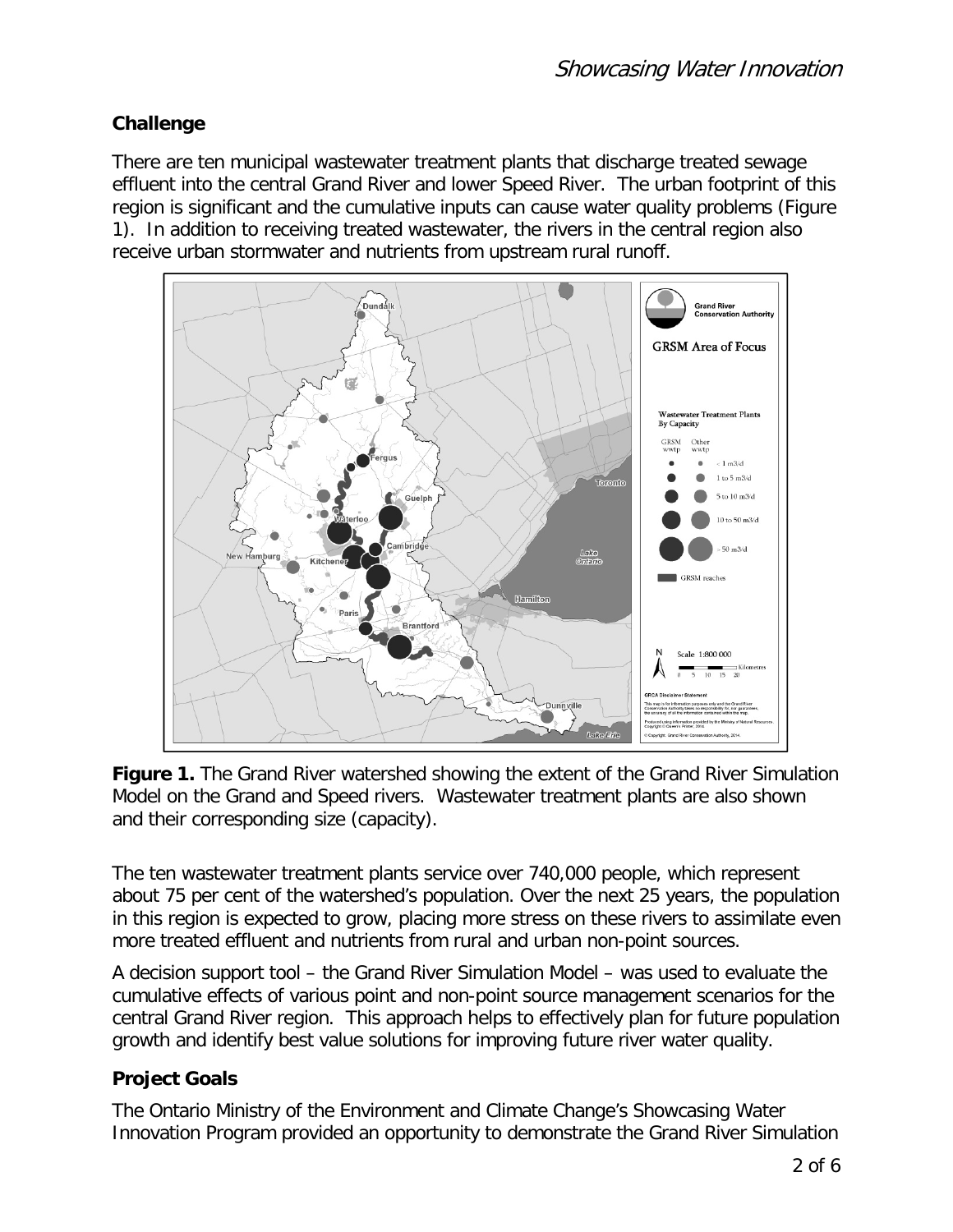Model for watershed wastewater management planning. This model has been a longstanding tool to help water managers evaluate various wastewater management scenarios to identify best-value solutions. The Grand River and its tributaries accept and assimilate the nutrients from multiple sources – wastewater discharges, urban stormwater and rural runoff. The goal of the project was to determine future water quality conditions in the Grand and Speed rivers by evaluating multiple wastewater treatment scenarios for the ten wastewater treatment plants in combination with rural and urban non-point source management approaches.

#### **Solution**

A working group of municipal wastewater managers and technical experts from the Ontario Ministry of Environment and Climate Change was established to assess future water quality conditions based on various wastewater treatment and rural/urban runoff management scenarios. The Grand River Simulation Model was used to evaluate seven scenarios:

- 1. The Base Case current effluent loadings
- 2. 2031 Future Effluent Loadings that includes planned treatment plant upgrades
- 3. 2031 Optimized Future Effluent Loadings that includes planned upgrades and optimization of plant processes
- 4. 2031 Future Effluent Loadings and reduce rural non-point sources by 10%
- 5. 2031 Future Effluent Loadings and reduce rural non-point sources by 25%
- 6. 2031 Future Effluent Loadings and reduce urban non-point sources by 20%
- 7. 2031 Future Effluent Loadings and reduce urban non-point sources by 40%

The Grand River Simulation Model (GRSM) was first developed by the Province and the Grand River Conservation Authority (GRCA) in the 1970s and has been enhanced and updated continuously since then. The GRSM is a dynamic, one-dimensional stream water quality model for estimating changes in nutrient and dissolved oxygen concentrations, taking into account multiple point and non-point sources.

The model simulates the growth of the three predominant species of rooted aquatic macrophytes (weeds) that are found in the Grand and Speed rivers and various water quality parameters. Parameters include dissolved oxygen; carbonaceous biochemical oxygen demand; nitrogenous biochemical oxygen demand; un-ionized ammonia; nitrate; total phosphorous; and suspended solids. The model predicts what the future river water quality conditions may be depending on the various scenarios described above. The approach provides valuable information for future wastewater treatment requirements and options for managing other sources of nutrients like rural and urban stormwater.

#### **Results**

The assessment considered the cumulative effects of population growth on wastewater effluent quantity and quality, and urban and rural non-point sources of nutrients.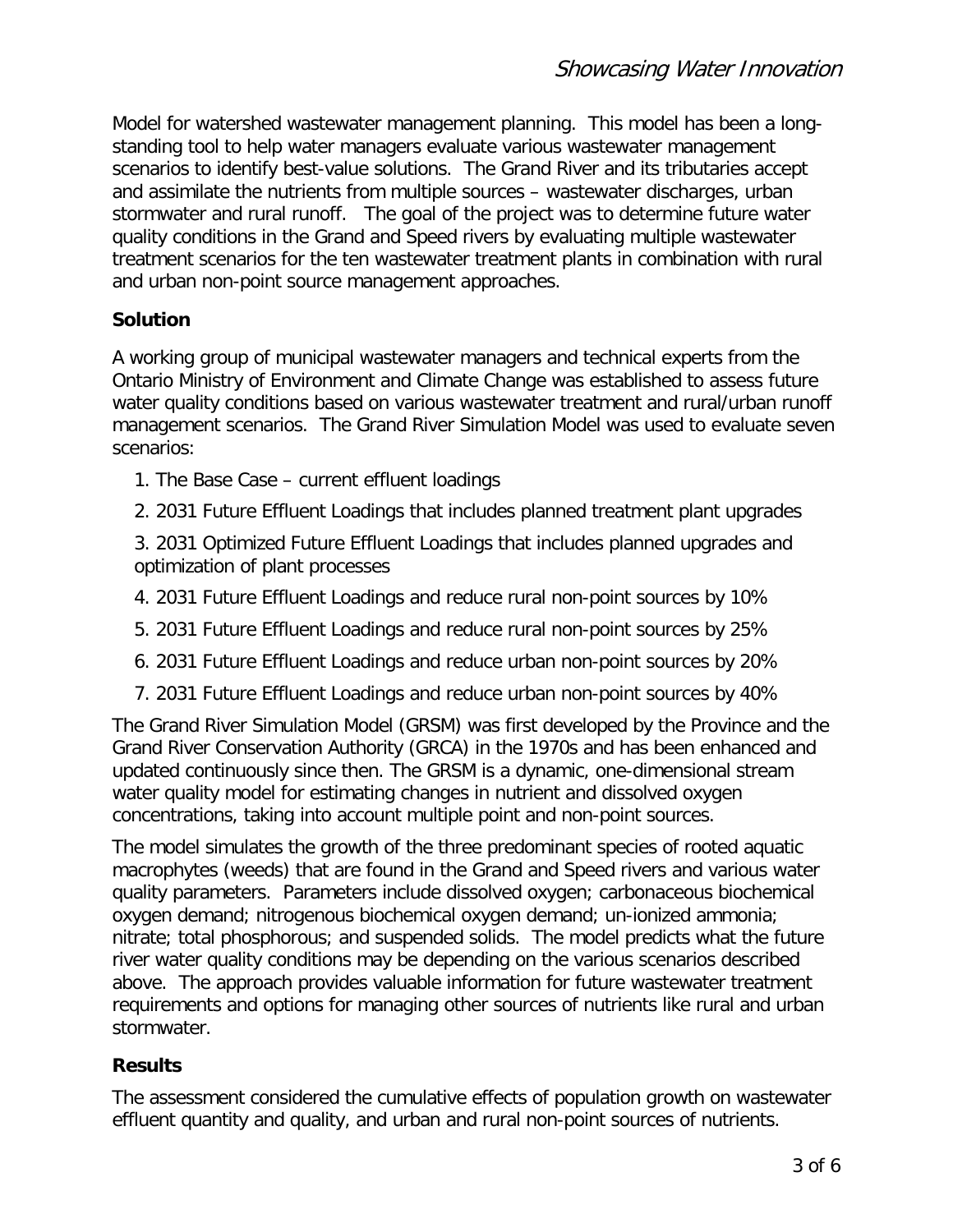Scenarios included effluent improvements from planned infrastructure upgrades and the outcomes of optimizing wastewater treatment plant processes to achieve a higher quality effluent. Wastewater optimization is a continuous improvement process that can result in improved plant performance and higher quality effluent through the application of strategic knowledge, process control concepts and problem solving techniques. For additional information see Case Study - The Grand River Watershed-wide Wastewater Optimization Program.

Non-point source management strategies relied on adjustments of the nutrient loading (e.g. 25% reduction of nutrient loading) from rural and urban areas as there was no information or approaches available to translate the bulk nutrient load adjustment to on-farm best management practices required to reduce nutrient loads. Future work for Water Managers will target linking the Grand River Simulation Model with upstream landscape or non-point source models to identify what practices would have to be applied in specific areas to achieve a 10% or 25% reduction in non-point sources.

Water quality in the Grand River watershed will improve. Planned wastewater treatment plant upgrades will go a long way to improve the water quality in the central Grand River watershed, especially in the summer. In addition, operational improvements through wastewater treatment plant process control and optimization will further improve water quality in the river. Figure 2 shows the concentration of phosphorus in the river being reduced with planned upgrades and improved operations. Wastewater managers saw the utility in investing additional operational funds to defer major capital infrastructure investments to see additional river water quality improvements. However, it was recognized that there is a point at which plant upgrades are no longer the most cost effective means of improving water quality.

In the spring, runoff from rural and urban areas is a significant source, or load, of nutrients to the river and Lake Erie downstream. A nutrient load reduction from rural areas was shown to reduce phosphorus and sediment levels downstream in the Grand River during the spring. Results for evaluating nutrient and sediment load reductions from urban areas were less conclusive at a watershed scale, although it appears that urban stormwater quality impacts are important locally. However, wastewater managers acknowledged that the reduction in the amount of non-point sources of nutrients from both rural and urban areas through the adoption of best management practices will ultimately aid in improving downstream river water quality.

A report – An assessment of future water quality conditions in the Grand and Speed rivers<sup>[1](#page-3-0)</sup> – summarizes the results of the scenarios. This information has helped wastewater managers make decisions on what the best value solutions are for managing both point and non-point sources in the central Grand River region to achieve the Grand River Watershed Water Management Plan's goal to improve water quality.

 $\overline{a}$ 

<span id="page-3-0"></span><sup>&</sup>lt;sup>1</sup> [http://www.grandriver.ca/waterplan/TechBrief\\_AssimilativeCapacity\\_2012.pdf](http://www.grandriver.ca/waterplan/TechBrief_AssimilativeCapacity_2012.pdf)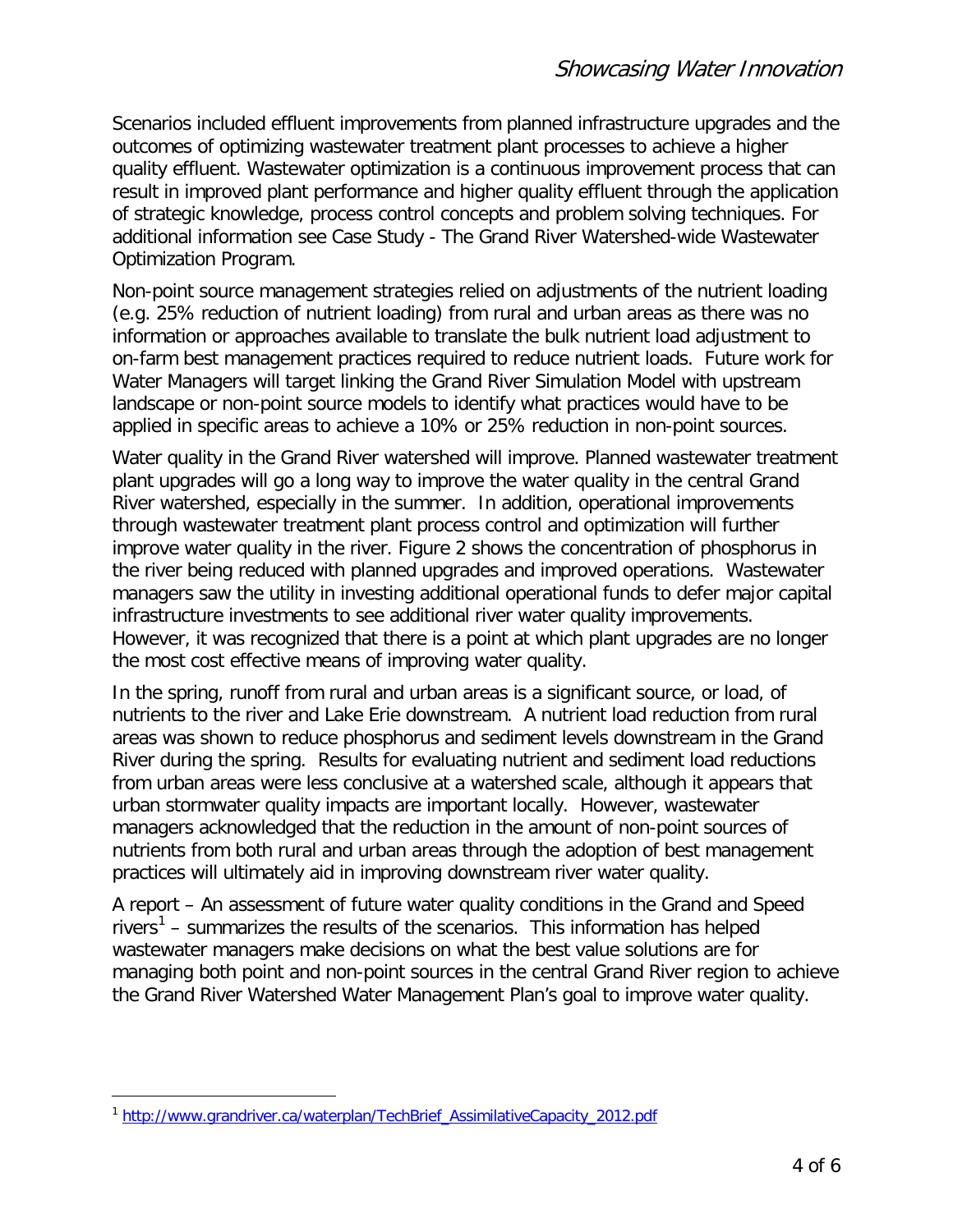

**Figure 2.** Summer phosphorus concentrations in the river are expected to decrease as a result of plant upgrades and optimization. Predicted phosphorus concentrations in the Grand and Speed Rivers under (i) current conditions (2011); (ii) following the implementation of planned upgrades to the plants; and (iii) following planned upgrades and optimized performance of the plants.

#### **Lessons Learned**

The study brought municipal wastewater managers, conservation authority and Ministry of the Environment and Climate Change staff together to develop a common understanding of the state of water quality in the watershed and what the future conditions may be, based on individual municipal wastewater master plans. Having all partners at the table was essential to produce reasonable wastewater management scenarios for the watershed and it created a broader understanding of the potential outcomes.

The forum for discussing municipal wastewater management strategies was coupled with the discussion regarding the need for non-point source management strategies. The outcomes resulted in a strengthened commitment to rural non-point source management strategies like GRCA's Rural Water Quality Program and acknowledged the need for initiating discussions with urban stormwater managers.

Evaluating the cumulative inputs of multiple wastewater treatment plants and rural and urban non-point sources was necessary for a river system where the capacity of surface water resources to assimilate nutrients from multiple sources is finite. This analysis allowed best value solutions to be found that included actions other than costly investments in infrastructure upgrades.

The quality of effluent from wastewater treatment plants is regulated by the Ontario Ministry of the Environment and Climate Change. However, the effluent criteria for